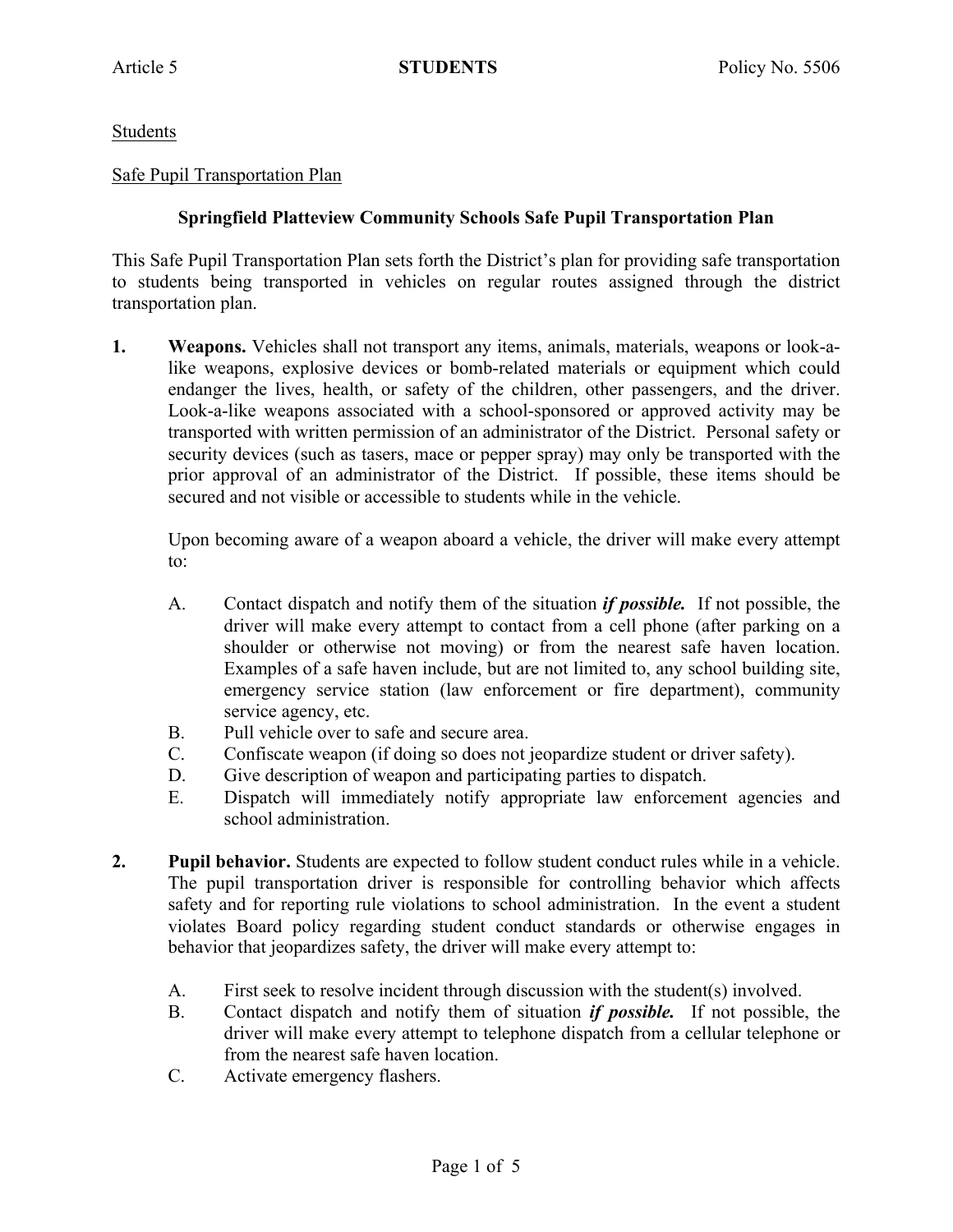- D. Bring vehicle to a safe stop. Seek to resolve the incident, using physical force only as necessary to protect students or yourself.
- E. Report and document discipline problems to the school administrator. Use a Bus Conduct Report/Incident Form, if available.
- **3. Terrorist threats.** A person commits a terroristic threat if the person threatens to commit a crime of violence with the intent to terrorize another or with the intent of causing evacuation of a building, place of assembly or the vehicle or in reckless disregard of the risk of causing such terror or evacuation. Upon becoming aware of a terroristic threat relating to a pupil transportation vehicle, the driver will make every attempt to:
	- A. Contact dispatch and notify them of situation *if possible.* If not possible, the driver will make every attempt to telephone dispatch from a cell phone or from the nearest safe haven location.
	- B. Make every attempt to keep passengers calm (this may mean complying with the terrorist).
	- C. Dispatch will immediately notify appropriate law enforcement agencies and school administration.
	- D. Driver should wait for instructions from dispatch *if possible*.
- **4. Severe weather.** Upon becoming aware of severe weather while aboard a pupil transportation vehicle, the driver will make every attempt to:
	- A. Contact dispatch and notify them of situation *if possible.* If not possible, the driver will make every attempt to telephone dispatch from a cellular telephone or from the nearest safe haven location.
	- B. Return to the school if less than five minutes away and follow the directions of the school administrator.
	- C. If more than five minutes away from school, go to the nearest school and follow the directions of the school administrator.
	- D. If more than five minutes away from the nearest school or there is immediate danger, get to the nearest basement or underground shelter with all students.
	- E. If there is no shelter and there is immediate danger the driver and passengers are to follow evacuation procedures and get everyone off the vehicle into the nearest ditch or culvert at least 100 feet away from the vehicle.
- **5. Hazardous materials and Unattended Items.** Upon becoming aware of a hazardous material aboard a pupil transportation vehicle, the driver will make every attempt to:
	- A. Contact dispatch and notify them of situation *if possible.* If not possible, the driver will make every attempt to telephone dispatch from a cellular telephone or from the nearest safe haven location.
	- B. Pull vehicle over to safe and secure area.
	- C. Give description of hazardous materials in question to dispatch.
	- D. Dispatch will immediately notify appropriate law enforcement and school administration.
	- E. Driver should wait for instructions from dispatch *if possible*.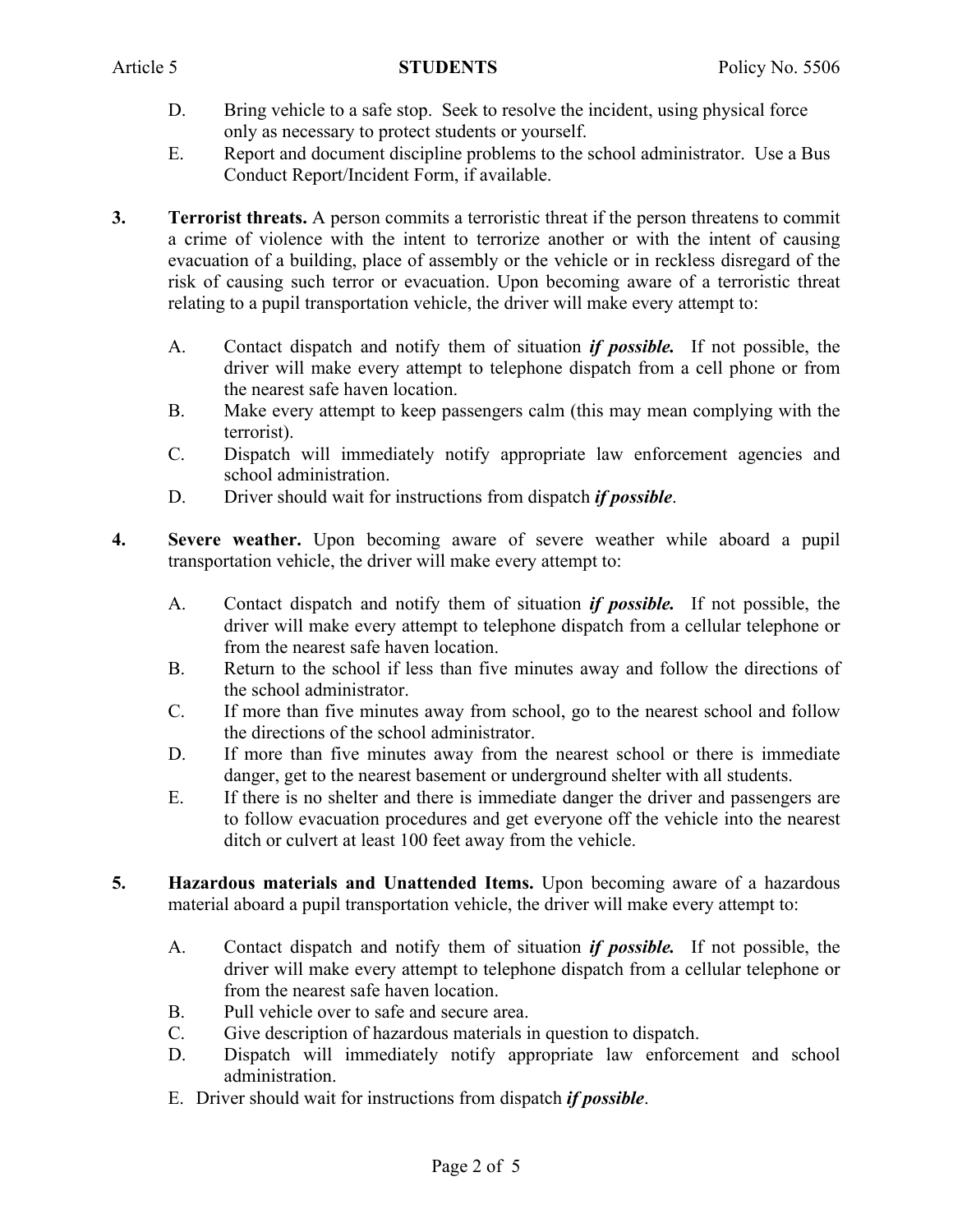In the event an unattended item is discovered on or near the vehicle, the driver will seek to determine who the item belongs to and whether the item could be hazardous to the safety of those in the vehicle. Any unattended item that would break or could cause injury if tossed about the inside of the vehicle when involved in an accident shall be secured. If it is determined that the item is not hazardous and need not be secured, the driver will not allow the item to distract the driver's attention to the task of operating the vehicle.

- **6. Medical emergencies.** Upon becoming aware of a medical emergency aboard a vehicle, the driver will make every attempt to:
	- A. Contact dispatch and notify them of situation *if possible.* If not possible, the driver will make every attempt to telephone dispatch from a cell phone or from the nearest safe haven location.
	- B. Dispatch will immediately notify appropriate medical agencies and school administration.
	- C. Driver should follow instructions from dispatch, school officials, and parents when such information can be obtained quickly enough. If not available, follow emergency first aid procedures.
	- D. **Only if necessary,** the driver should move passengers only enough to get them out of danger of traffic or fire. If moved, the driver and aide are to keep them where placed until a medical agency arrives, unless a parent has taken charge of their child.
	- E. Driver should try to keep student passengers as calm as possible.
- **7. Procedures in the event of mechanical breakdowns of the vehicle.** Upon becoming aware of a mechanical breakdown aboard a vehicle, the driver will make every attempt to:
	- A. Pull vehicle over to safe and secure area *if possible*.
	- B. Contact dispatch and notify them of situation *if possible.* If not possible, the driver will make every attempt to telephone dispatch from a cellular telephone or from the nearest safe haven location.
	- C. Activate emergency flashers and place warning flares/reflectors in accordance with safety guidelines, if not in secure area.
	- D. Driver should try to keep student passengers as calm as possible.
	- E. Dispatch will arrange for assistance and a relief vehicle *if needed*.
- **8. Procedures in the event the drop-off location is uncertain or appears unsafe to leave students.** In the event the drop-off location is uncertain or appears unsafe to leave students, the driver will make every attempt to:
	- A. Contact or otherwise communicate with dispatch to notify them of the situation *if possible*.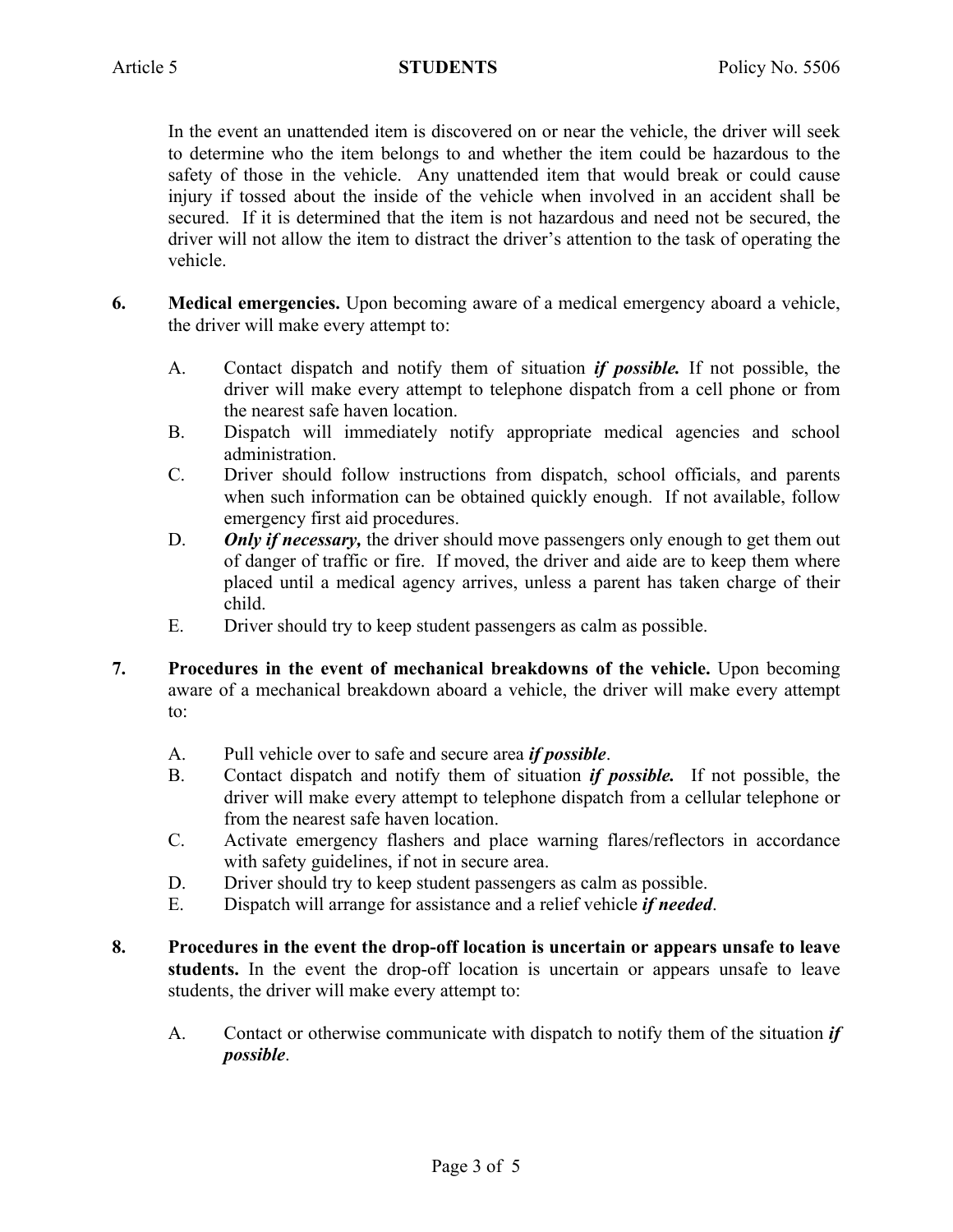- B. Release children only if an adult responsible for the children is present. If not, keep children who are to be released in the vehicle, continue with route, and return children who were to be released to the school.
- C. Dispatch will notify appropriate law enforcement agencies and school administration if appropriate given the circumstances.
- **9. Documentation under Safe Pupil Transportation Plan.** Each pupil transportation driver is required to complete and submit to the school administration a bus conduct report or incident report involving the pupil transportation vehicle operated by the driver or any pupils transported in it. Documentation is to include the occurrence of any of the following events: weapons, student behavior which affects safety, terroristic threats, severe weather, hazardous materials, or medical emergencies. Documentation of such events shall be completed and submitted as soon as practicable after the incident.
- **10. Transportation of Unsafe Items.** Drivers shall not permit pupil transportation vehicles to transport any items, animals, materials, weapons or look-a-like weapons or equipment which in any way would endanger the lives, health or safety of the children or other passengers and the driver. Look-a-like weapons associated with a school sponsored or approved activity may be transported only with written permission of a school administrator. Personal safety or security devices (such as tasers, mace or pepper spray) may only be transported with the prior approval of an administrator of the District. Any items that would break or could produce injury if tossed about inside the pupil transportation vehicle when involved in an accident or sudden stop shall be secured.
- **11. Supplemental Information.** A copy of this plan shall be placed in each pupil transportation vehicle, kept at each school building, and made available upon request. Supplemental information with respect to operational and procedural guidelines used to administer this plan can be found in the District's safety and security plan adopted pursuant to 92 NAC10 and in the Nebraska Department of Education Pupil Transportation Guide.
- **12. Vehicle drivers of small vehicles on activity trips.** The District will provide drivers of small vehicles with instruction on and guidance for emergency evacuation procedures, first aid, and emergency equipment. Drivers of small vehicles are generally expected to follow this Plan in the event of an emergency evacuation. The District's director of transportation may provide additional guidance for drivers of small vehicles to increase student safety.
- **13. Student Instruction**. At least twice during each school year, each pupil who is transported in a school vehicle shall be instructed in safe riding practices and participate in emergency evacuation drills.
- **14. Driver Capacity.** To confirm a driver has the ability to conduct daily tasks and emergency evacuations, drivers must: (a) pass a prescribed physical examination administered by a Certified Medical Examiner at least every two years and provide the employer with a copy of the medical certificate; (b) pass a transportation screening every year; (c) participate in required in-service training which includes emergency evacuation